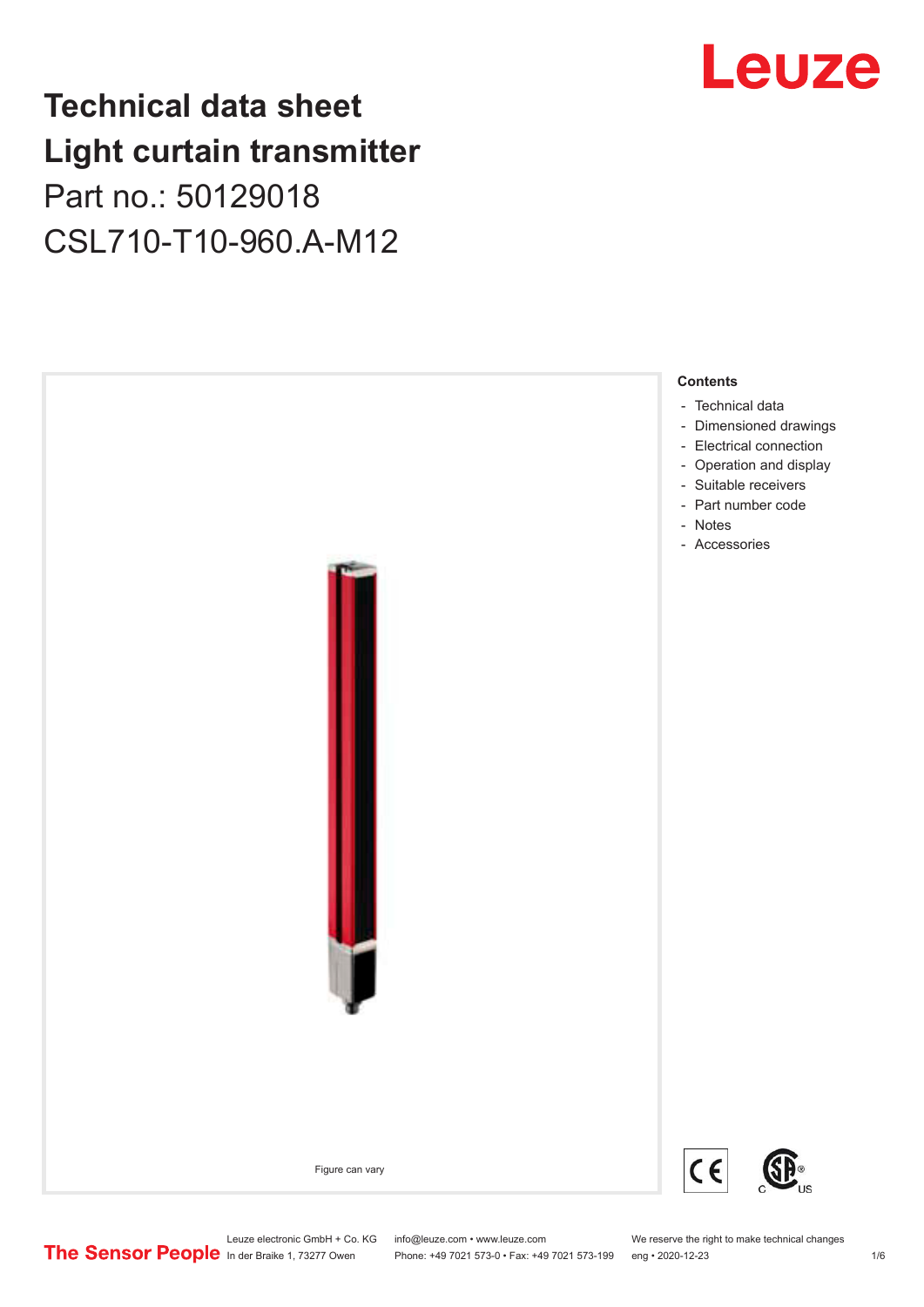# <span id="page-1-0"></span>**Technical data**

# Leuze

#### **Basic data**

| <b>Series</b>                                         | 710                                                                   |  |  |  |  |
|-------------------------------------------------------|-----------------------------------------------------------------------|--|--|--|--|
| <b>Operating principle</b>                            | Throughbeam principle                                                 |  |  |  |  |
| Device type                                           | Transmitter                                                           |  |  |  |  |
| <b>Contains</b>                                       | 2x BT-NC sliding block                                                |  |  |  |  |
| <b>Application</b>                                    | Precise object detection                                              |  |  |  |  |
| <b>Special version</b>                                |                                                                       |  |  |  |  |
| <b>Special version</b>                                | Crossed-beam scanning                                                 |  |  |  |  |
|                                                       | Diagonal-beam scanning                                                |  |  |  |  |
|                                                       | Parallel-beam scanning                                                |  |  |  |  |
| <b>Optical data</b>                                   |                                                                       |  |  |  |  |
| <b>Operating range</b>                                | Guaranteed operating range                                            |  |  |  |  |
| <b>Operating range</b>                                | 0.37m                                                                 |  |  |  |  |
| <b>Operating range limit</b>                          | Typical operating range                                               |  |  |  |  |
| <b>Operating range limit</b>                          | 0.29m                                                                 |  |  |  |  |
| <b>Measurement field length</b>                       | 960 mm                                                                |  |  |  |  |
| Number of beams                                       | 96 Piece(s)                                                           |  |  |  |  |
| Beam spacing                                          | $10 \text{ mm}$                                                       |  |  |  |  |
| <b>Light source</b>                                   | LED, Infrared                                                         |  |  |  |  |
| <b>LED light wavelength</b>                           | 940 nm                                                                |  |  |  |  |
| <b>Measurement data</b>                               |                                                                       |  |  |  |  |
| Minimum object diameter                               | 20 mm                                                                 |  |  |  |  |
| <b>Electrical data</b>                                |                                                                       |  |  |  |  |
| <b>Protective circuit</b>                             | Polarity reversal protection                                          |  |  |  |  |
|                                                       | Short circuit protected                                               |  |  |  |  |
|                                                       | <b>Transient protection</b>                                           |  |  |  |  |
|                                                       |                                                                       |  |  |  |  |
| Performance data                                      | 18  30 V, DC                                                          |  |  |  |  |
| Supply voltage U <sub>R</sub>                         |                                                                       |  |  |  |  |
| <b>Residual ripple</b><br><b>Open-circuit current</b> | 0  15 %, From U <sub>p</sub><br>0  270 mA, The specified values refer |  |  |  |  |
|                                                       | to the entire package consisting of trans-<br>mitter and receiver.    |  |  |  |  |
| <b>Timing</b>                                         |                                                                       |  |  |  |  |
| <b>Readiness delay</b>                                | 400 ms                                                                |  |  |  |  |
| <b>Cycle time</b>                                     | $3.28$ ms                                                             |  |  |  |  |
|                                                       |                                                                       |  |  |  |  |
| <b>Connection</b>                                     |                                                                       |  |  |  |  |

#### **Number of connections** 1 Piece(s) **Plug outlet** Axial **Connection 1 Connection** to receiver Sync-input Voltage supply **Type of connection** Connector **Thread size** M12 **Type** Male **Material** Metal **No. of pins** 5 -pin **Encoding** A-coded

#### **Mechanical data**

| Design                       | Cubic                        |
|------------------------------|------------------------------|
| Dimension (W x H x L)        | 29 mm x 35.4 mm x 1,033 mm   |
| <b>Housing material</b>      | Metal                        |
| <b>Metal housing</b>         | Aluminum                     |
| Lens cover material          | Plastic / PMMA               |
| Net weight                   | $1,100$ q                    |
| <b>Housing color</b>         | Red                          |
| <b>Type of fastening</b>     | Groove mounting              |
|                              | Via optional mounting device |
|                              |                              |
| <b>Operation and display</b> |                              |
| Type of display              | LED                          |
| <b>Number of LEDs</b>        | 1 Piece(s)                   |
|                              |                              |

#### **Environmental data**

| Ambient temperature, operation | -30  60 °C |
|--------------------------------|------------|
| Ambient temperature, storage   | -40  70 °C |

#### **Certifications**

| IP 65         |
|---------------|
| Ш             |
| c CSA US      |
| IEC 60947-5-2 |
|               |

#### **Classification**

| <b>Customs tariff number</b> | 90314990 |
|------------------------------|----------|
| eCl@ss 5.1.4                 | 27270910 |
| eCl@ss 8.0                   | 27270910 |
| eCl@ss 9.0                   | 27270910 |
| eCl@ss 10.0                  | 27270910 |
| eCl@ss 11.0                  | 27270910 |
| <b>ETIM 5.0</b>              | EC002549 |
| <b>ETIM 6.0</b>              | EC002549 |
| <b>ETIM 7.0</b>              | EC002549 |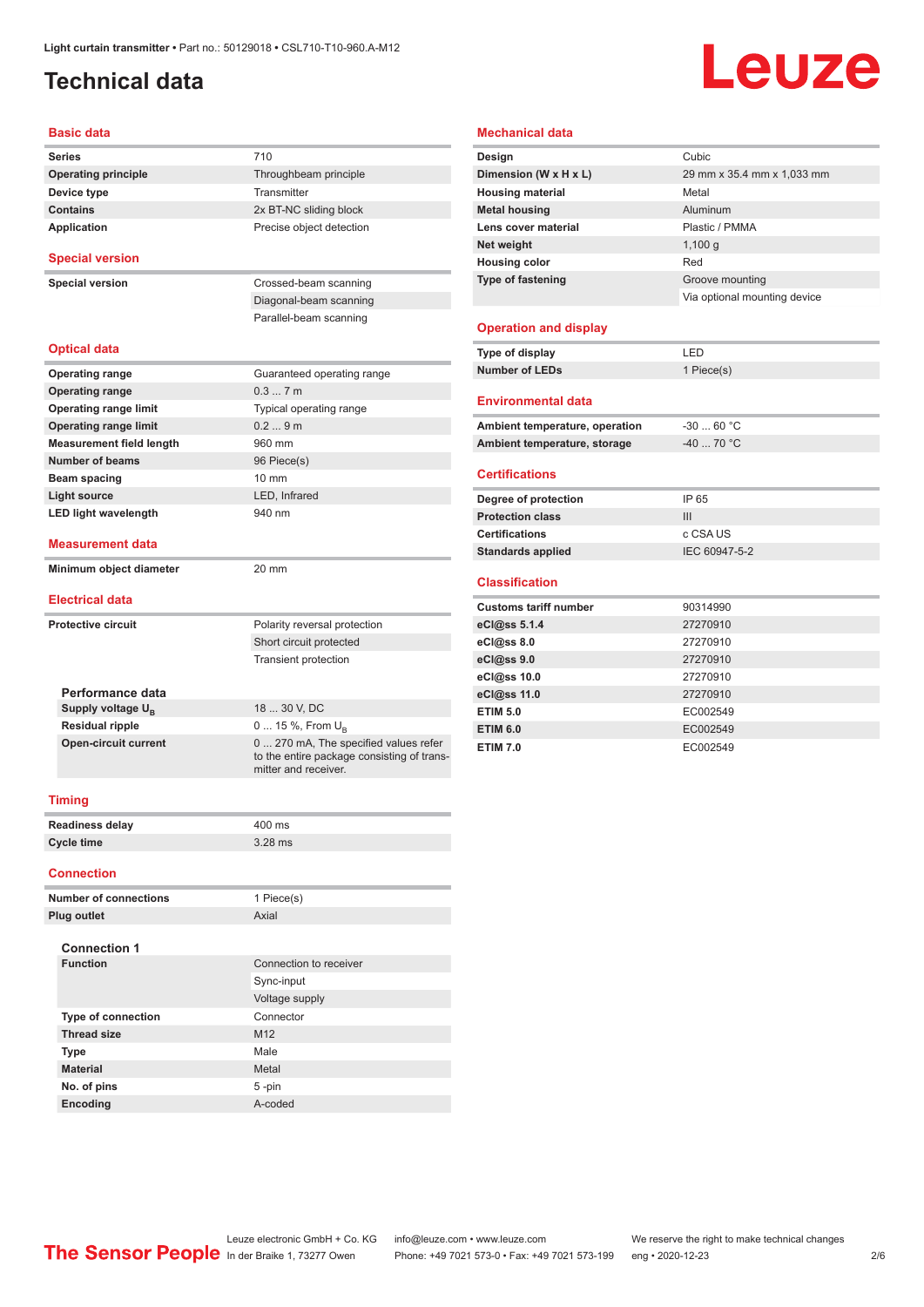## <span id="page-2-0"></span>**Dimensioned drawings**

All dimensions in millimeters



- B Measurement field length 960 mm
- F M6 thread
- G Fastening groove
- L Profile length 968 mm
- T Transmitter
- R Receiver Y
- $\overline{R}$ Τ  $2\sqrt{2}$  $X<sub>2</sub>$ X1



# $X3$  $\overline{A}$

# Leuze electronic GmbH + Co. KG info@leuze.com • www.leuze.com We reserve the right to make technical changes<br>
The Sensor People in der Braike 1, 73277 Owen Phone: +49 7021 573-0 • Fax: +49 7021 573-199 eng • 2020-12-23

**Leuze**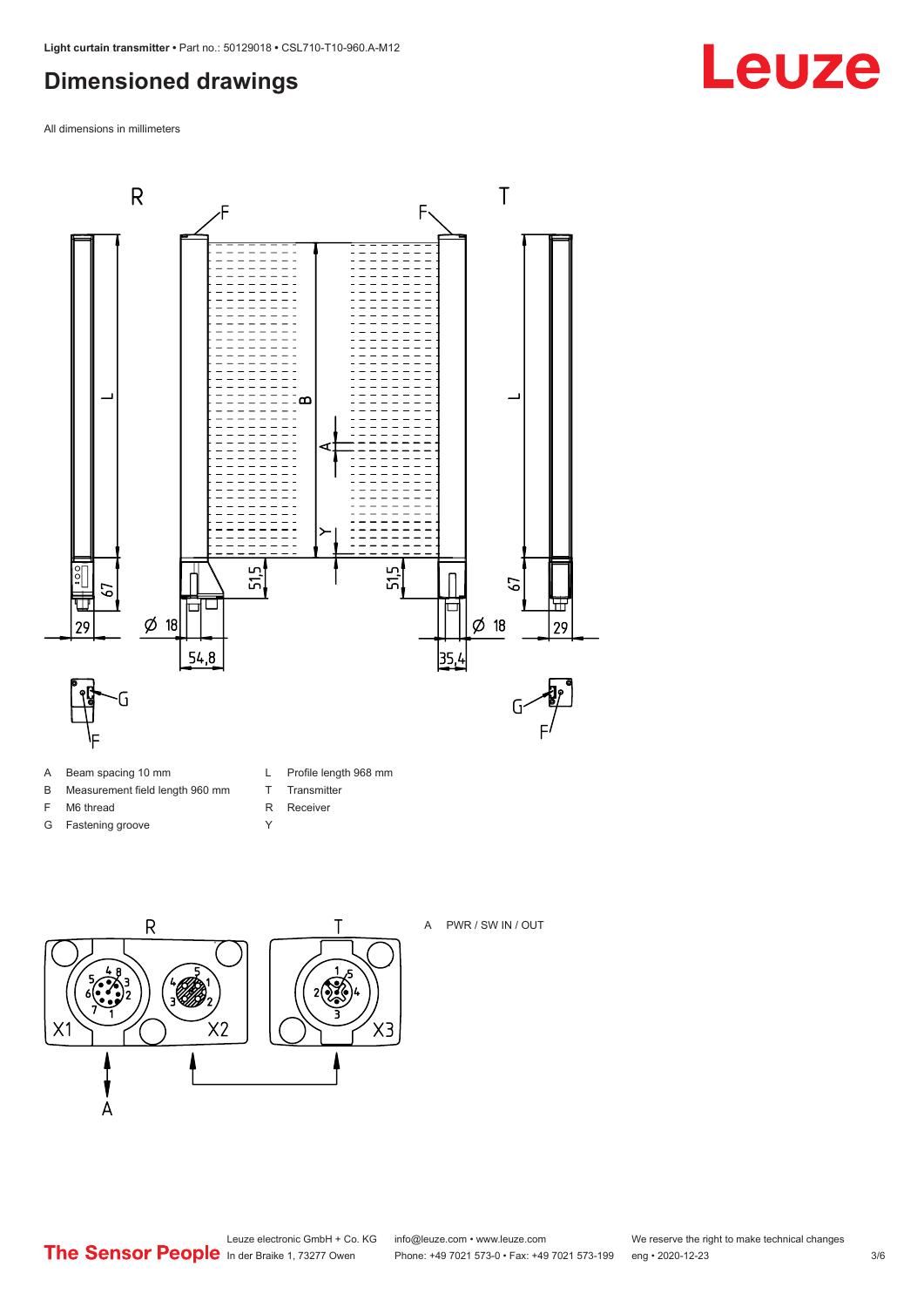## <span id="page-3-0"></span>**Electrical connection**

# Leuze

2

1

5

#### **Connection 1**

| <b>Function</b>    | Connection to receiver |
|--------------------|------------------------|
|                    | Sync-input             |
|                    | Voltage supply         |
| Type of connection | Connector              |
| <b>Thread size</b> | M12                    |
| <b>Type</b>        | Male                   |
| <b>Material</b>    | Metal                  |
| No. of pins        | $5$ -pin               |
| Encoding           | A-coded                |

#### **Pin Pin assignment**

|   | <b>FE/SHIELD</b> |  |
|---|------------------|--|
|   | $V^+$            |  |
| 3 | GND              |  |
| 4 | RS 485 Tx+       |  |
| 5 | RS 485 Tx-       |  |

## **Operation and display**

| <b>LED</b> | <b>Display</b>                               | <b>Meaning</b>                                           |
|------------|----------------------------------------------|----------------------------------------------------------|
|            | Green, continuous light                      | Continuous mode                                          |
|            | Off                                          | No communication with the receiver / waiting for trigger |
|            | green, flashing in sync with the measurement | Measurement frequency display                            |

#### **Suitable receivers**

| Part no. | <b>Designation</b>         | <b>Article</b>         | <b>Description</b>                                                                                                                                                                                                                                                           |
|----------|----------------------------|------------------------|------------------------------------------------------------------------------------------------------------------------------------------------------------------------------------------------------------------------------------------------------------------------------|
| 50128934 | CSL710-R10-960.A/<br>L-M12 | Light curtain receiver | Application: Precise object detection<br>Special version: Parallel-beam scanning, Crossed-beam scanning, Diagonal-<br>beam scanning<br>Operating range: 0.3  7 m<br>Selectable inputs/outputs: 4 Piece(s)<br>Service interface: IO-Link<br>Connection: Connector, M12, 8-pin |

#### **Part number code**

Part designation: **CSL710-XYY-ZZZZ.A/B-CCC**

| <b>CSL710</b> | <b>Operating principle</b><br>CSL: switching light curtain of the 710 series          |
|---------------|---------------------------------------------------------------------------------------|
| $\mathsf{x}$  | <b>Function classes</b><br>T: transmitter<br>R: receiver                              |
| YY            | Beam spacing<br>$05:5 \, \text{mm}$<br>$10:10 \, \text{mm}$<br>$20:20$ mm<br>40:40 mm |
| <b>ZZZZ</b>   | Measurement field length [mm], dependent on beam spacing<br>Value, see technical data |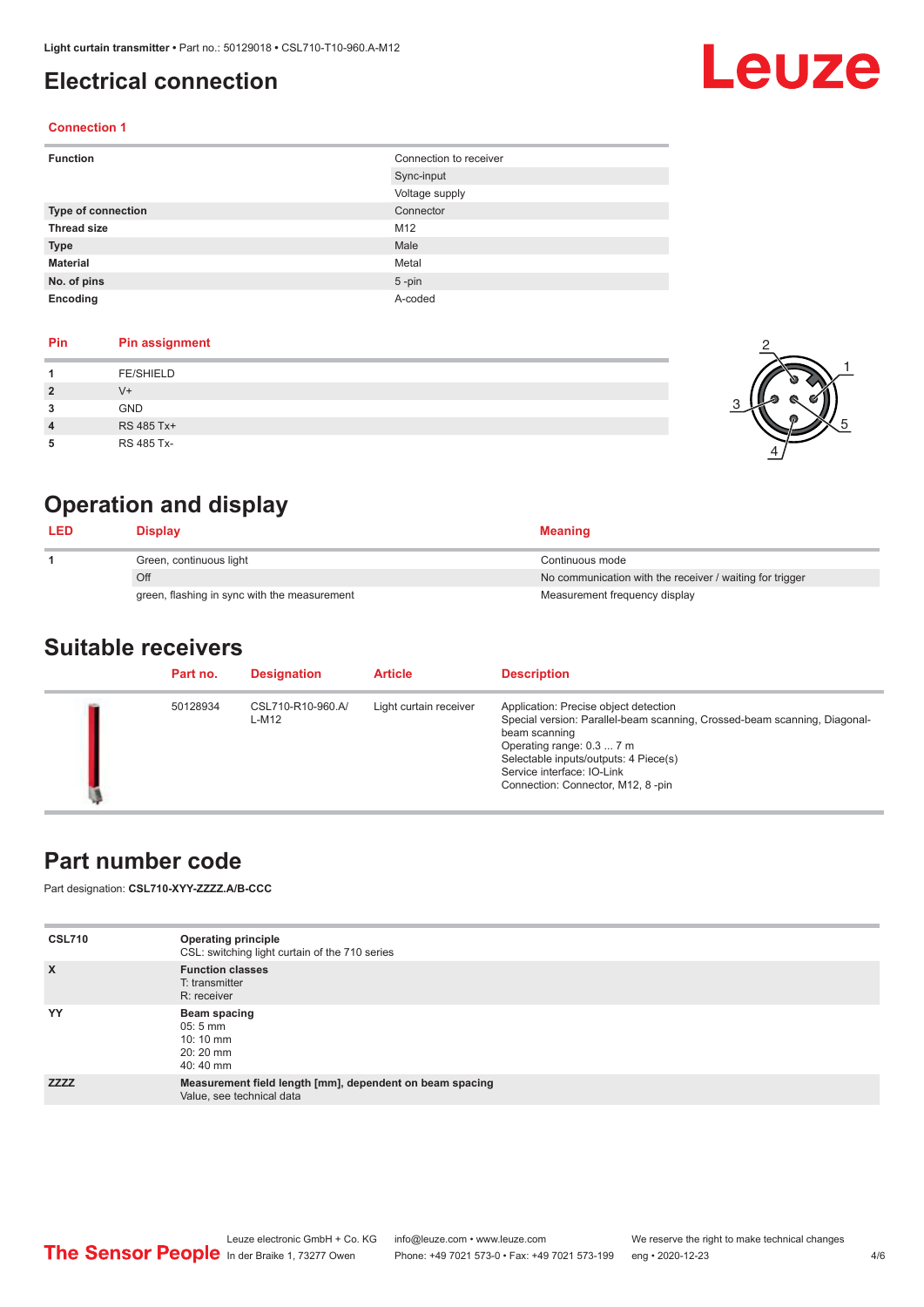#### <span id="page-4-0"></span>**Part number code**



| А          | Equipment<br>A: connector outlet, axial                                                         |
|------------|-------------------------------------------------------------------------------------------------|
| B          | Interface<br>L: IO-Link                                                                         |
| <b>CCC</b> | <b>Electrical connection</b><br>M12: M12 connector                                              |
|            | <b>Note</b>                                                                                     |
|            | $\&$ A list with all available device types can be found on the Leuze website at www.leuze.com. |

#### **Notes**

| <b>Observe intended use!</b>                                                                                                                                                                                                     |
|----------------------------------------------------------------------------------------------------------------------------------------------------------------------------------------------------------------------------------|
| $\%$ This product is not a safety sensor and is not intended as personnel protection.<br>$\&$ The product may only be put into operation by competent persons.<br>$\%$ Only use the product in accordance with its intended use. |

ª These proximity switches shall be used with UL Listed Cable assemblies rated 30V, 0.5A min, in the field installation, or equivalent (categories: CYJV/

ª For UL applications, use is only permitted in Class 2 circuits in accordance with the NEC (National Electric Code).

**For UL applications:**

CYJV7 or PVVA/PVVA7)

**Accessories**

# Connection technology - Interconnection cables

|   |                              | Part no. | <b>Designation</b>                     | <b>Article</b>        | <b>Description</b>                                                                                                                                                                                                                                    |
|---|------------------------------|----------|----------------------------------------|-----------------------|-------------------------------------------------------------------------------------------------------------------------------------------------------------------------------------------------------------------------------------------------------|
| ▩ | $\left( \ldots \right)$<br>▩ | 50129781 | <b>KDS DN-M12-5A-</b><br>M12-5A-P3-050 | Interconnection cable | Suitable for interface: IO-Link, DeviceNet, CANopen<br>Connection 1: Connector, M12, Axial, Female, A-coded, 5-pin<br>Connection 2: Connector, M12, Axial, Male, A-coded, 5-pin<br>Shielded: Yes<br>Cable length: 5,000 mm<br>Sheathing material: PUR |

#### Mounting technology - Swivel mounts

| Part no. | <b>Designation</b> | <b>Article</b>       | <b>Description</b>                                                                                                                                          |
|----------|--------------------|----------------------|-------------------------------------------------------------------------------------------------------------------------------------------------------------|
| 429046   | <b>BT-2R1</b>      | Mounting bracket set | Fastening, at system: Through-hole mounting<br>Mounting bracket, at device: Clampable<br>Type of mounting device: Turning, 360°<br>Material: Metal, Plastic |